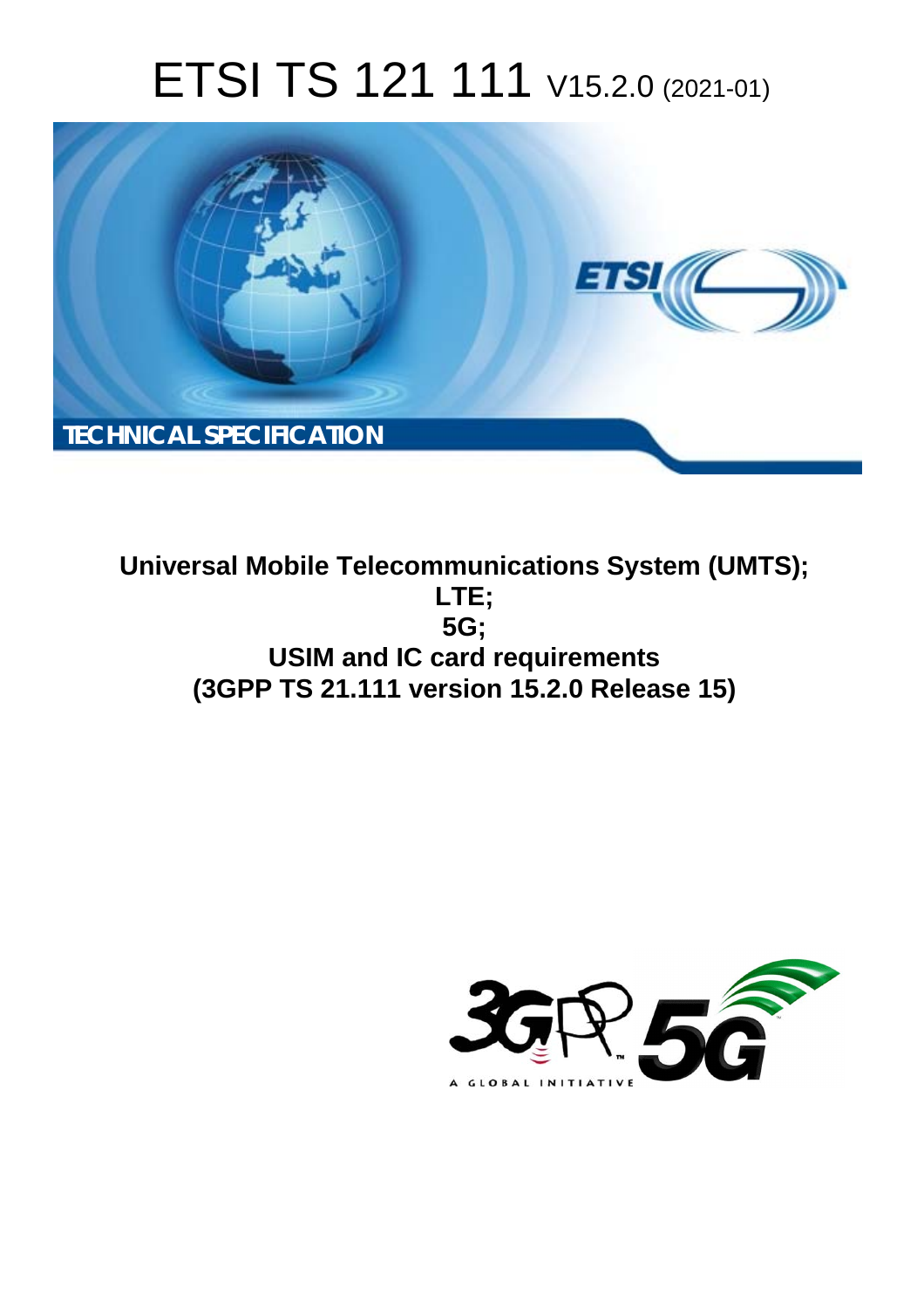Reference

RTS/TSGC-0621111vf20

Keywords 5G,LTE,UMTS

#### *ETSI*

#### 650 Route des Lucioles F-06921 Sophia Antipolis Cedex - FRANCE

Tel.: +33 4 92 94 42 00 Fax: +33 4 93 65 47 16

Siret N° 348 623 562 00017 - NAF 742 C Association à but non lucratif enregistrée à la Sous-Préfecture de Grasse (06) N° 7803/88

#### *Important notice*

The present document can be downloaded from: <http://www.etsi.org/standards-search>

The present document may be made available in electronic versions and/or in print. The content of any electronic and/or print versions of the present document shall not be modified without the prior written authorization of ETSI. In case of any existing or perceived difference in contents between such versions and/or in print, the prevailing version of an ETSI deliverable is the one made publicly available in PDF format at [www.etsi.org/deliver](http://www.etsi.org/deliver).

Users of the present document should be aware that the document may be subject to revision or change of status. Information on the current status of this and other ETSI documents is available at <https://portal.etsi.org/TB/ETSIDeliverableStatus.aspx>

If you find errors in the present document, please send your comment to one of the following services: <https://portal.etsi.org/People/CommiteeSupportStaff.aspx>

#### *Copyright Notification*

No part may be reproduced or utilized in any form or by any means, electronic or mechanical, including photocopying and microfilm except as authorized by written permission of ETSI. The content of the PDF version shall not be modified without the written authorization of ETSI. The copyright and the foregoing restriction extend to reproduction in all media.

> © ETSI 2021. All rights reserved.

**DECT™**, **PLUGTESTS™**, **UMTS™** and the ETSI logo are trademarks of ETSI registered for the benefit of its Members. **3GPP™** and **LTE™** are trademarks of ETSI registered for the benefit of its Members and of the 3GPP Organizational Partners. **oneM2M™** logo is a trademark of ETSI registered for the benefit of its Members and of the oneM2M Partners. **GSM®** and the GSM logo are trademarks registered and owned by the GSM Association.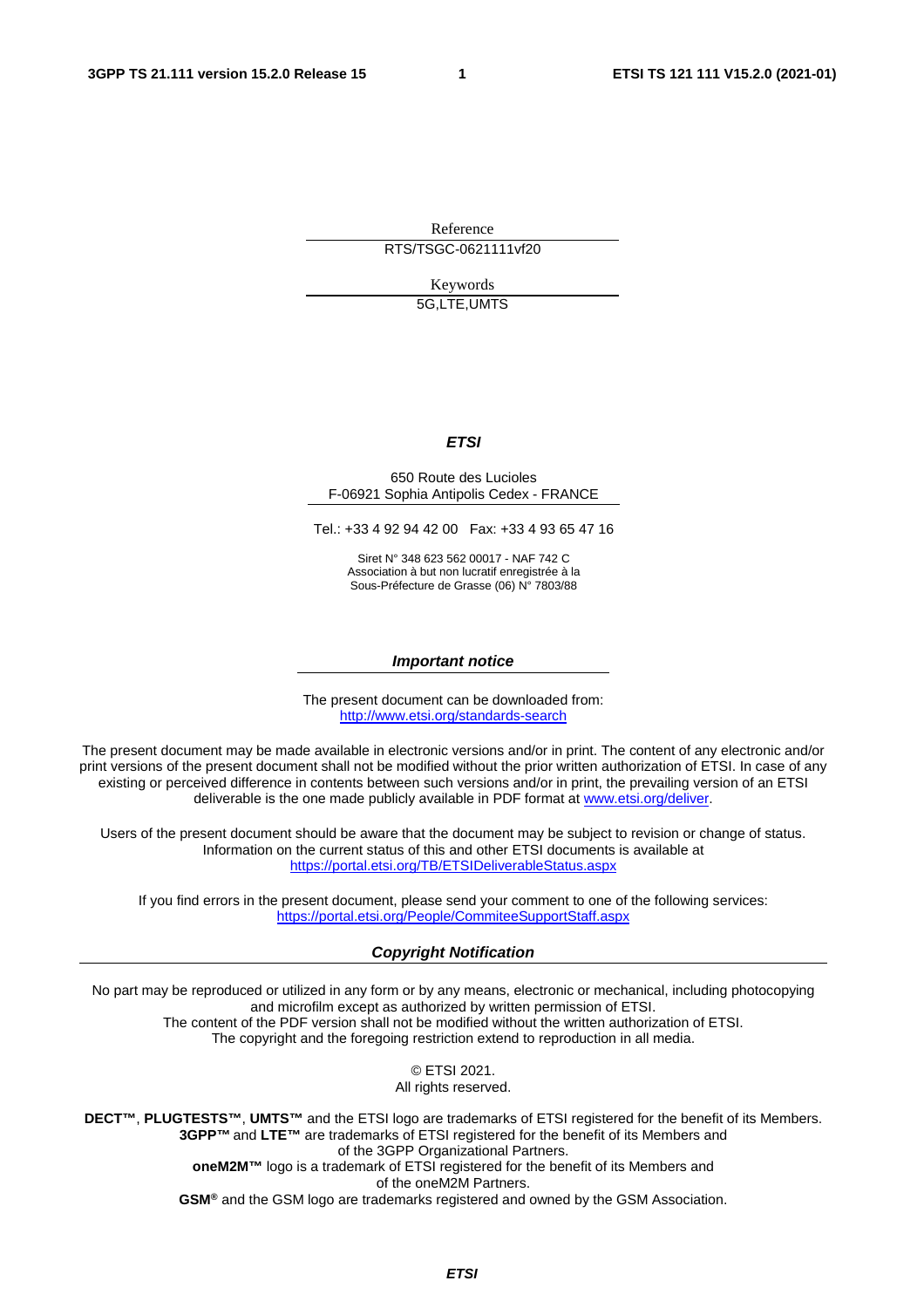# Intellectual Property Rights

#### Essential patents

IPRs essential or potentially essential to normative deliverables may have been declared to ETSI. The information pertaining to these essential IPRs, if any, is publicly available for **ETSI members and non-members**, and can be found in ETSI SR 000 314: *"Intellectual Property Rights (IPRs); Essential, or potentially Essential, IPRs notified to ETSI in respect of ETSI standards"*, which is available from the ETSI Secretariat. Latest updates are available on the ETSI Web server [\(https://ipr.etsi.org/](https://ipr.etsi.org/)).

Pursuant to the ETSI IPR Policy, no investigation, including IPR searches, has been carried out by ETSI. No guarantee can be given as to the existence of other IPRs not referenced in ETSI SR 000 314 (or the updates on the ETSI Web server) which are, or may be, or may become, essential to the present document.

#### **Trademarks**

The present document may include trademarks and/or tradenames which are asserted and/or registered by their owners. ETSI claims no ownership of these except for any which are indicated as being the property of ETSI, and conveys no right to use or reproduce any trademark and/or tradename. Mention of those trademarks in the present document does not constitute an endorsement by ETSI of products, services or organizations associated with those trademarks.

# Legal Notice

This Technical Specification (TS) has been produced by ETSI 3rd Generation Partnership Project (3GPP).

The present document may refer to technical specifications or reports using their 3GPP identities. These shall be interpreted as being references to the corresponding ETSI deliverables.

The cross reference between 3GPP and ETSI identities can be found under<http://webapp.etsi.org/key/queryform.asp>.

# Modal verbs terminology

In the present document "**shall**", "**shall not**", "**should**", "**should not**", "**may**", "**need not**", "**will**", "**will not**", "**can**" and "**cannot**" are to be interpreted as described in clause 3.2 of the [ETSI Drafting Rules](https://portal.etsi.org/Services/editHelp!/Howtostart/ETSIDraftingRules.aspx) (Verbal forms for the expression of provisions).

"**must**" and "**must not**" are **NOT** allowed in ETSI deliverables except when used in direct citation.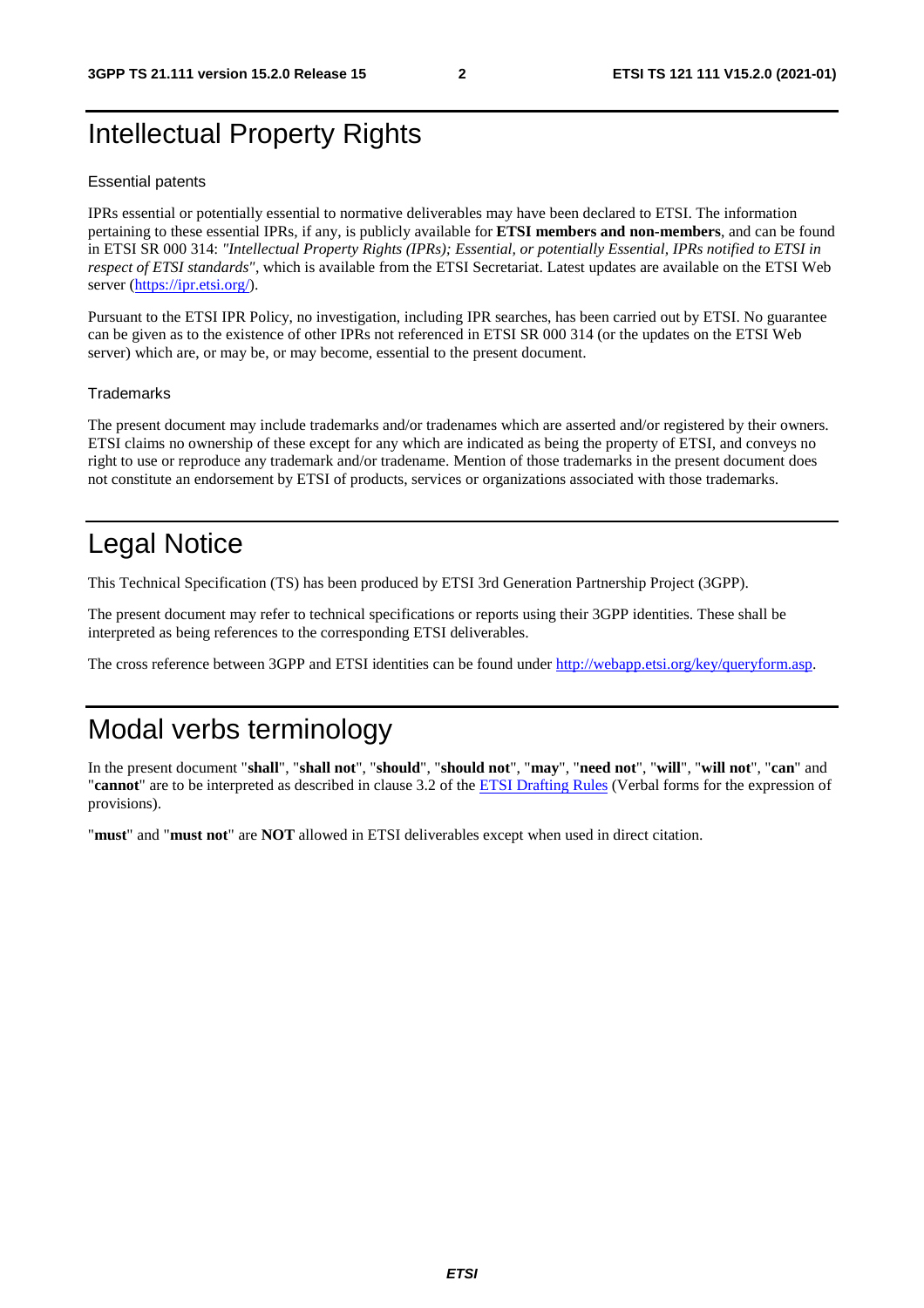$\mathbf{3}$ 

# Contents

| 1                |  |  |  |  |
|------------------|--|--|--|--|
| 2                |  |  |  |  |
| 2.1              |  |  |  |  |
| 2.2              |  |  |  |  |
| 3                |  |  |  |  |
| 3.1<br>3.2       |  |  |  |  |
| 3.3              |  |  |  |  |
| $\overline{4}$   |  |  |  |  |
| 5                |  |  |  |  |
| 5.1              |  |  |  |  |
| 5.2<br>5.3       |  |  |  |  |
| 5.4              |  |  |  |  |
| 5.5              |  |  |  |  |
| 5.6              |  |  |  |  |
| 5.7              |  |  |  |  |
| 6                |  |  |  |  |
| 6.1<br>6.2       |  |  |  |  |
|                  |  |  |  |  |
| 7<br>7.1         |  |  |  |  |
| 7.2              |  |  |  |  |
| 7.3              |  |  |  |  |
| 7.4<br>7.5       |  |  |  |  |
|                  |  |  |  |  |
| 8<br>8.1         |  |  |  |  |
| 8.2              |  |  |  |  |
| 9                |  |  |  |  |
| 9.1              |  |  |  |  |
| 10               |  |  |  |  |
| 10.1             |  |  |  |  |
| 10.2             |  |  |  |  |
| 10.2.1           |  |  |  |  |
| 10.2.2<br>10.2.3 |  |  |  |  |
| 10.2.4           |  |  |  |  |
| 10.2.5           |  |  |  |  |
| 10.2.6           |  |  |  |  |
| 10.2.7           |  |  |  |  |
| 10.3<br>10.4     |  |  |  |  |
|                  |  |  |  |  |
| 11<br>11.1       |  |  |  |  |
|                  |  |  |  |  |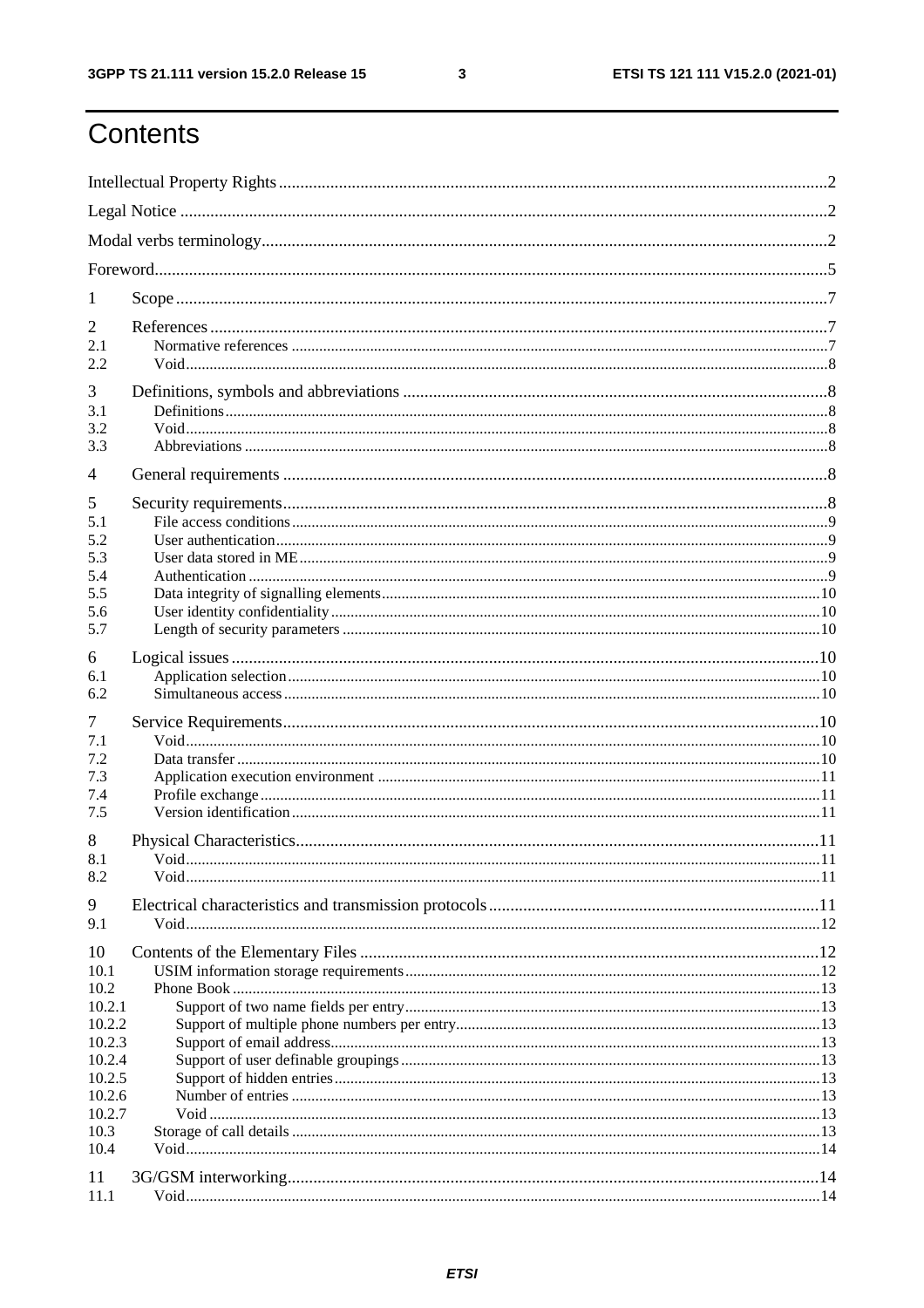$\overline{\mathbf{4}}$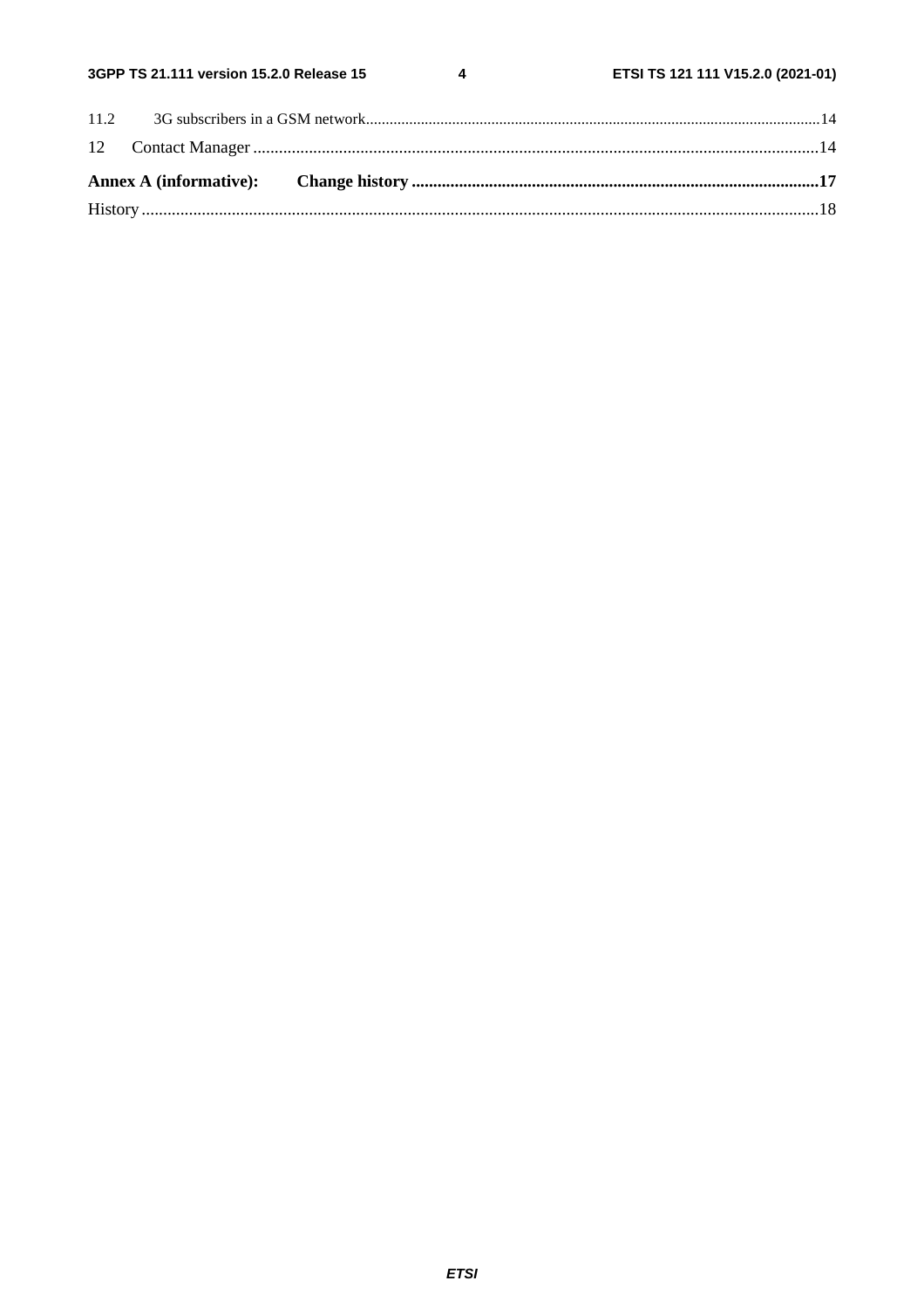# Foreword

This Technical Specification has been produced by the 3rd Generation Partnership Project (3GPP).

The contents of the present document are subject to continuing work within the TSG and may change following formal TSG approval. Should the TSG modify the contents of the present document, it will be re-released by the TSG with an identifying change of release date and an increase in version number as follows:

Version x.y.z

where:

- x the first digit:
	- 1 presented to TSG for information;
	- 2 presented to TSG for approval;
	- 3 or greater indicates TSG approved document under change control.
- y the second digit is incremented for all changes of substance, i.e. technical enhancements, corrections, updates, etc.
- z the third digit is incremented when editorial only changes have been incorporated in the document.

In the present document, modal verbs have the following meanings:

**shall** indicates a mandatory requirement to do something

**shall not** indicates an interdiction (prohibition) to do something

The constructions "shall" and "shall not" are confined to the context of normative provisions, and do not appear in Technical Reports.

The constructions "must" and "must not" are not used as substitutes for "shall" and "shall not". Their use is avoided insofar as possible, and they are not used in a normative context except in a direct citation from an external, referenced, non-3GPP document, or so as to maintain continuity of style when extending or modifying the provisions of such a referenced document.

| should     | indicates a recommendation to do something     |
|------------|------------------------------------------------|
| should not | indicates a recommendation not to do something |
| may        | indicates permission to do something           |
| need not   | indicates permission not to do something       |

The construction "may not" is ambiguous and is not used in normative elements. The unambiguous constructions "might not" or "shall not" are used instead, depending upon the meaning intended.

| can    | indicates that something is possible.  |
|--------|----------------------------------------|
| cannot | indicates that something is impossible |

The constructions "can" and "cannot" are not substitutes for "may" and "need not".

| will     | indicates that something is certain or expected to happen as a result of action taken by an agency<br>the behaviour of which is outside the scope of the present document     |
|----------|-------------------------------------------------------------------------------------------------------------------------------------------------------------------------------|
| will not | indicates that something is certain or expected not to happen as a result of action taken by an<br>agency the behaviour of which is outside the scope of the present document |
| might    | indicates a likelihood that something will happen as a result of action taken by some agency the<br>behaviour of which is outside the scope of the present document           |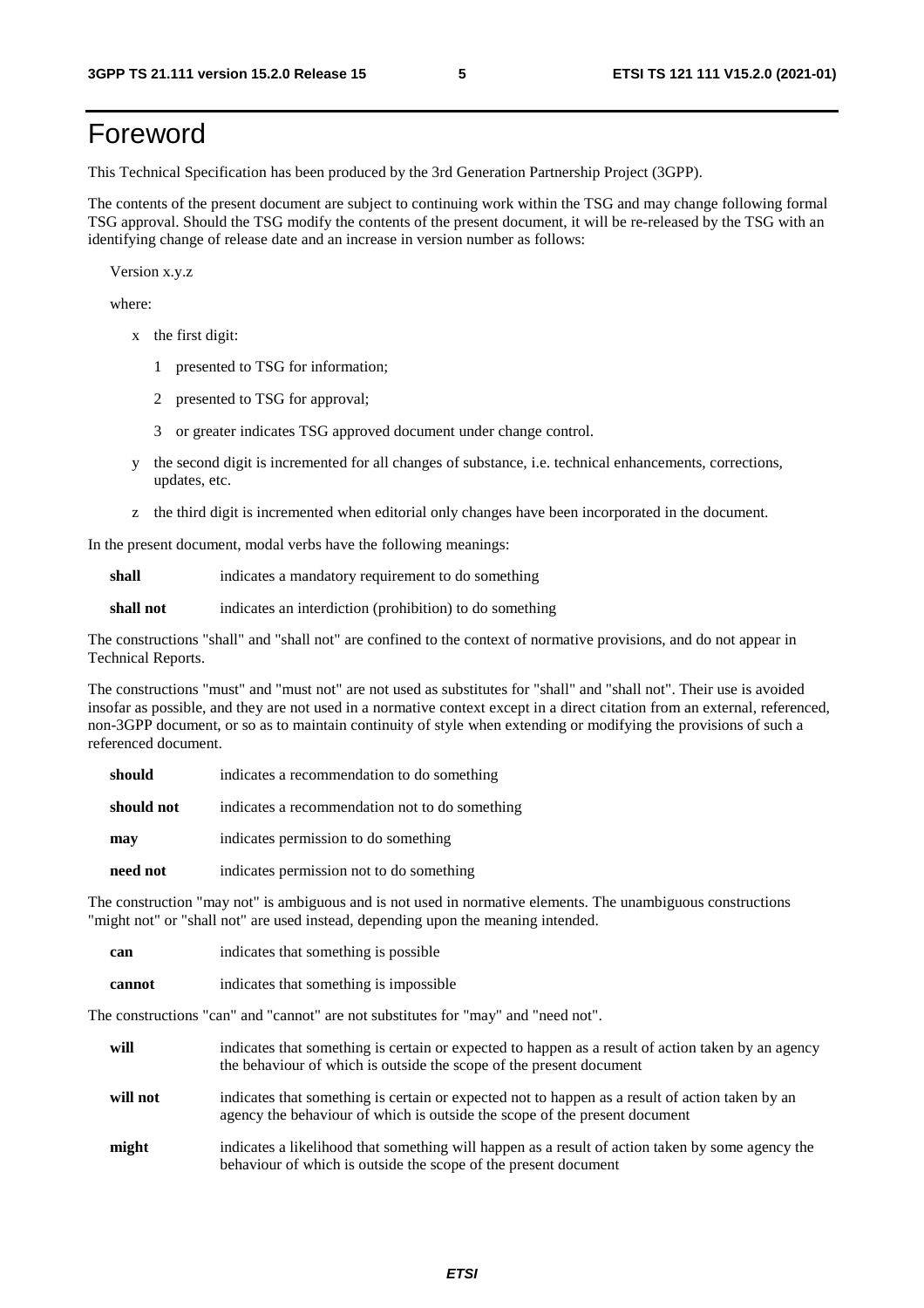**might not** indicates a likelihood that something will not happen as a result of action taken by some agency the behaviour of which is outside the scope of the present document

In addition:

- is (or any other verb in the indicative mood) indicates a statement of fact
- **is not** (or any other negative verb in the indicative mood) indicates a statement of fact

The constructions "is" and "is not" do not indicate requirements.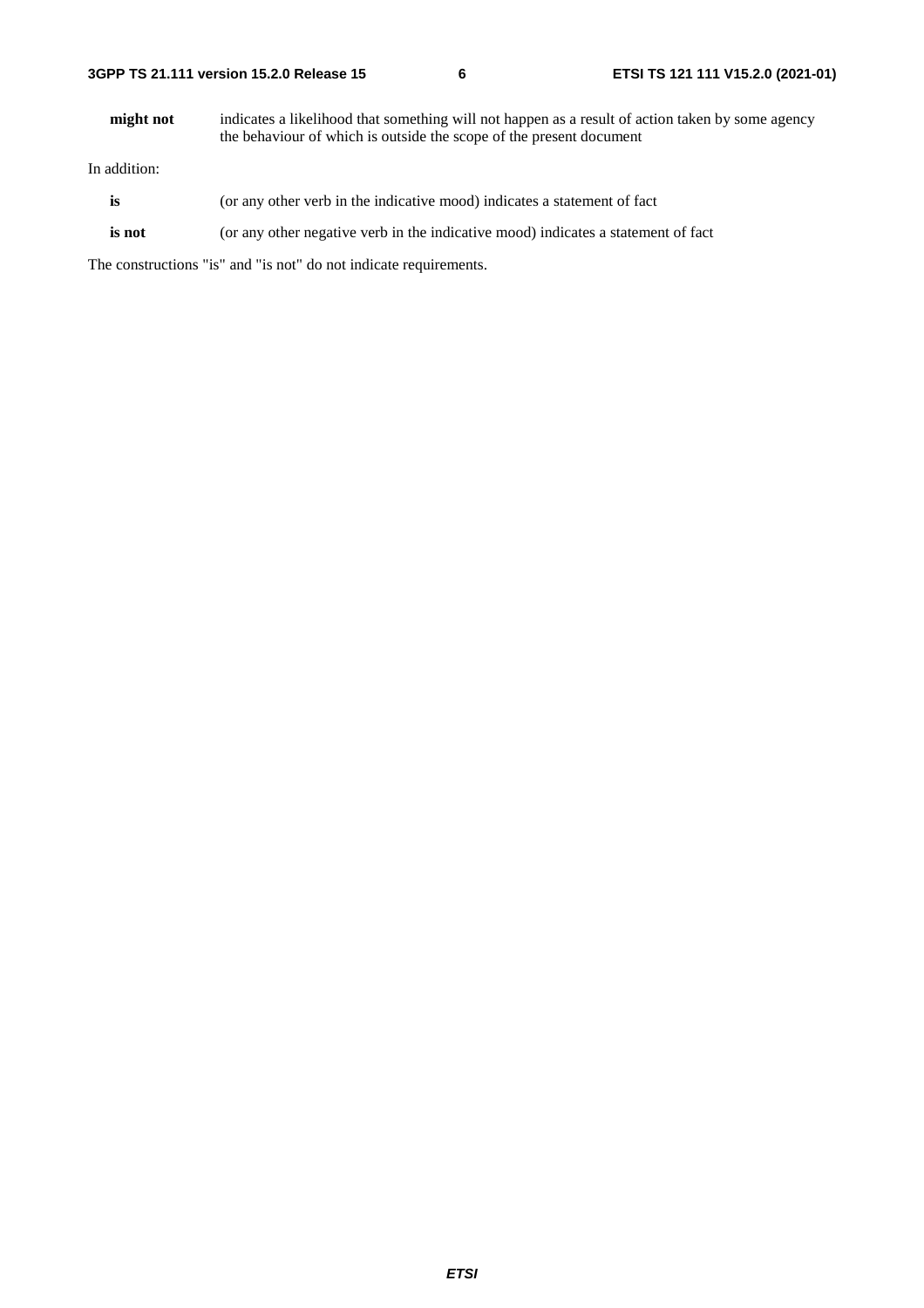# 1 Scope

This document defines the requirements of the USIM (Universal Subscriber Identity Module) and the IC card for 3G (UICC). These are derived from the service and security requirements defined in TS 22.100 [1] and TS 22.101 [2]. The USIM is a 3G application on an IC card. It inter-operates with a 3G terminal and provides access to 3G services. This document is intended to serve as a basis for the detailed specification of the USIM and the UICC, and the interface to the 3G terminal.

# 2 References

### 2.1 Normative references

The following documents contain provisions which, through reference in this text, constitute provisions of the present document.

- References are either specific (identified by date of publication, edition number, version number, etc.) or non-specific.
- For a specific reference, subsequent revisions do not apply.
- For a non-specific reference, the latest version applies. In the case of a reference to a 3GPP document (including a GSM document), a non-specific reference implicitly refers to the latest version of that document in the same Release as the present document.
- [1] 3GPP TS 22.100 v3.x.x: "UMTS phase 1" (Release 99).
- [2] 3GPP TS 22.101: "Service principles".
- [3] 3GPP TS 31.101: "UICC-Terminal Interface; Physical and Logical Characteristics".
- [4] Void.
- [5] ETSI TS 101 220: "ETSI Numbering System for AIDs".
- [6] 3GPP TS 31.111: "USIM Application Toolkit (USAT)".
- [7] 3GPP TS 33.102: "3G Security: Security Architecture".
- [8] 3GPP TS 51.011, Rel-4: "Specification of the Subscriber Identity Module Mobile Equipment (SIM - ME) interface".
- [9] Void.
- [10] **Void.**
- [11] ISO/IEC 7816-3: "Information technology Identification cards Integrated circuit(s) cards with contacts - Part 3: Electronic signals and transmission protocols".
- [12] ISO/IEC 7816-4: "Identification cards Integrated circuit cards, Part 4: Organization, security and commands for interchange".
- [13] **Void.**
- [14] 3GPP TS 36.306: "Technical Specification Group Radio Access Network; Evolved Universal Terrestrial Radio Access (E-UTRA); User Equipment (UE) radio access capabilities"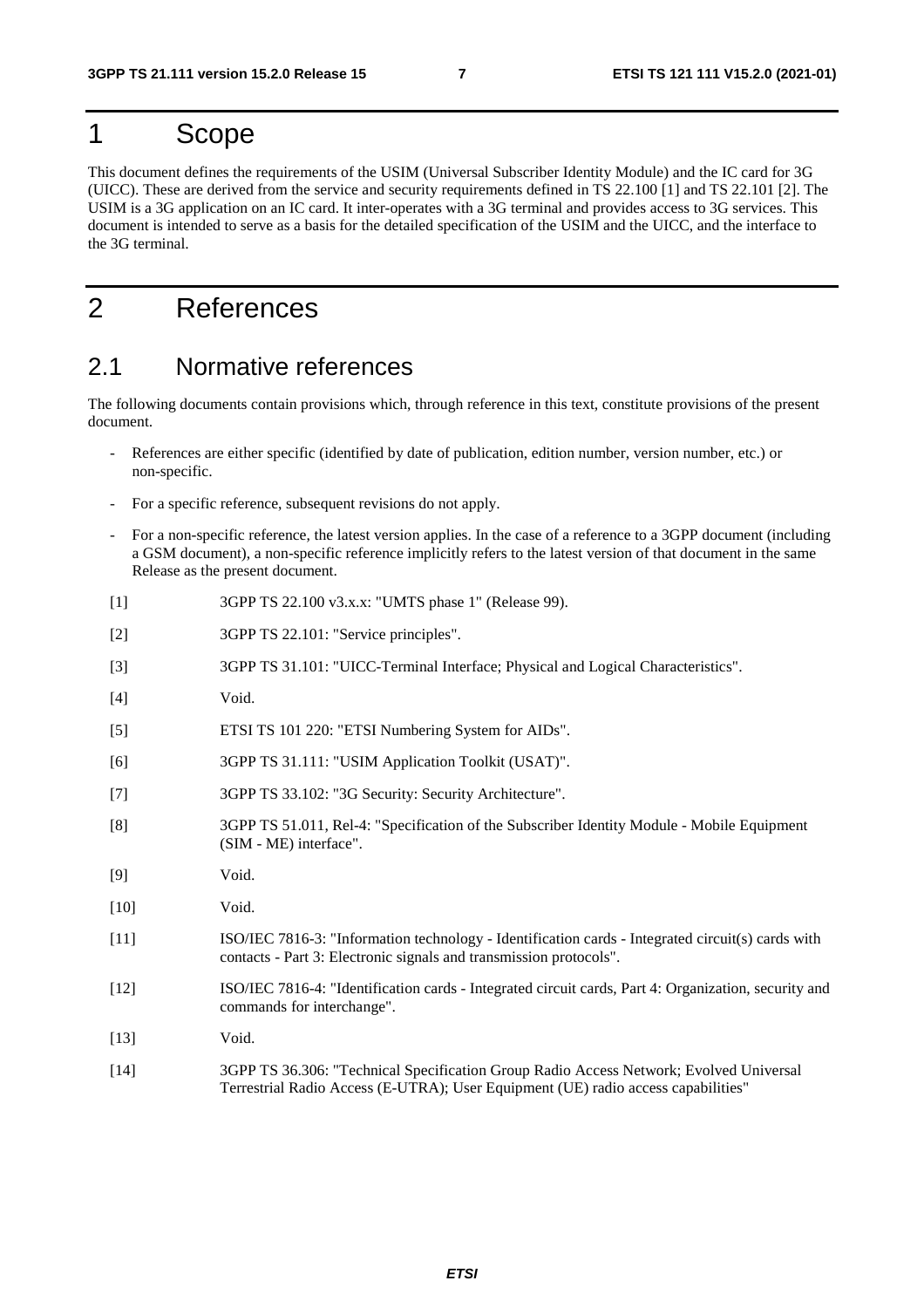### 2.2 Void

# 3 Definitions, symbols and abbreviations

### 3.1 Definitions

For the purposes of the present document, the following definitions apply:

### 3.2 Void

### 3.3 Abbreviations

For the purposes of the present document, the following abbreviations apply:

| <b>ADN</b>  | <b>Abbreviated Dialling Number</b>       |
|-------------|------------------------------------------|
| <b>ATR</b>  | Answer To Reset                          |
| DF          | Dedicated File                           |
| EF          | Elementary File                          |
| <b>ICC</b>  | <b>Integrated Circuit Card</b>           |
| IK          | Integrity Key                            |
| <b>IMSI</b> | International Mobile Subscriber Identity |
| <b>ME</b>   | Mobile Equipment                         |
| MF          | Master File                              |
| <b>PIN</b>  | Personal Identification Number           |
| <b>PPS</b>  | Protocol and Parameter Selection         |
| <b>SIM</b>  | <b>Subscriber Identity Module</b>        |
| <b>USIM</b> | Universal Subscriber Identity Module     |
|             |                                          |

# 4 General requirements

The UICC shall be either a removable hardware module or a non-removable separate hardware module embedded in the ME. The USIM on a UICC shall contain an identity which unambiguously identifies a subscriber.

For access to 3G services, a UICC containing a valid USIM shall be present at all times, other than for emergency calls.

The specifications shall support the security requirements as defined in 3GPP TS 33.102 [7].

The USIM shall provide storage for subscription and subscriber related information.

The UICC/USIM may also contain applications which use the features defined in the USIM Application Toolkit specification 3GPP TS 31.111 [6].

# 5 Security requirements

The USIM shall be used to provide security features. If the UICC is removed from the 3G terminal, the service shall be terminated immediately. The functions of the USIM include authenticating itself to the network and vice versa, authenticating the user and providing additional security functions as defined in 3GPP TS 33.102 [7].

The USIM shall be unambiguously identified.

Means shall be provided to prevent fraudulent use of stolen UICCs.

It shall not be possible to access data intended for USIM internal use, e.g. authentication keys.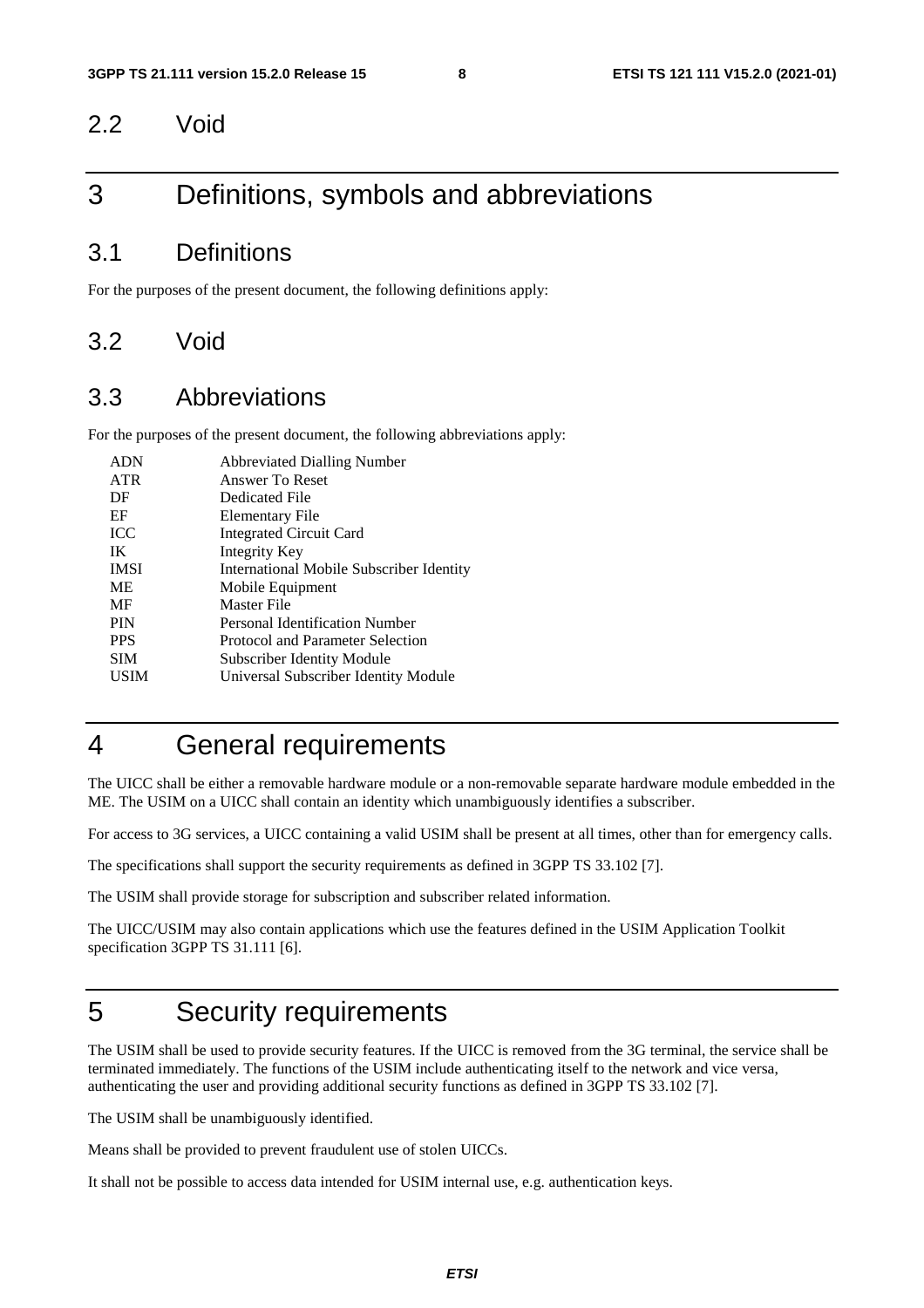Further details of the following requirements are given in 3GPP TS 33.102 [7].

### 5.1 File access conditions

Actions, such as READ, UPDATE on UICC data shall be controlled by access conditions. These shall be satisfied prior to the action being performed.

Since a UICC may contain multiple (3G and non-3G) applications, a flexible method of controlling file access shall be provided.

# 5.2 User authentication

The USIM shall support means to authenticate the user, to provide, for example, protection against the use of stolen cards. For the USIM, authentication shall be performed by the verification of a numeric PIN of four (4) to eight (8) decimal digits.

A function to disable user authentication may exist which may be inhibited by the application provider, in which case the user shall always use the PIN. Otherwise, the user may decide whether or not to make use of the user authentication function. If disabled, the user authentication function remains disabled until the user specifically re-enables it.

Following correct PIN presentation, the ME may perform functions and actions on USIM data, which are protected by the relevant access condition.

If an incorrect PIN is entered, an indication shall be given to the user. After three (3) consecutive incorrect entries the relevant PIN is blocked, i.e. functions and actions on data protected by the access condition shall no longer be possible, even if between attempts the UICC has been removed, the USIM has been deselected or the ME has been switched off. Once a PIN is blocked, further PIN verifications shall be denied.

The USIM shall support a mechanism for unblocking a blocked PIN. Unblocking of a PIN is performed by using the relevant PIN Unblocking Key.

PINs, but not Unblock PINs, shall be changeable by the user following correct entry of either the current PIN or Unblock PIN.

The Unblock PIN shall consist of eight (8) decimal digits and shall not be changeable by the user. If an incorrect Unblock PIN is presented, an indication shall be given to the user. After ten (10) consecutive incorrect entries, the Unblock PIN shall be blocked, even if between attempts the UICC has been removed, the USIM has been deselected or the ME has been switched off. Unblocking of a blocked PIN shall not be possible.

It shall not be possible to read PINs or Unblock PINs.

# 5.3 User data stored in ME

Subject to the exception below, all user related information transferred into the ME during network operations shall be deleted from the ME after removal of the UICC, deselection of the USIM, deactivation of the ME, or following an electrical reset of the UICC. This includes any data that was transferred to the ME by USIM Application Toolkit commands.

User related security codes such as PIN and Unblock PIN may only be stored by the ME during the procedures involving such a code and shall be discarded by the ME immediately after completion of the procedure.

Optionally, an ME may retain some less security-sensitive data at UICC removal, USIM deselection or ME switch-off. Such data are e.g. SMS, ADN/SSC, FDN/SSC, LND. These data, when stored in the ME, shall only be readable/retrievable if the same USIM is reactivated (as determined by the IMSI). If the IMSI is retained in the ME for this purpose, it shall be stored securely and shall not be able to be read out.

# 5.4 Authentication

A means shall be specified to mutually authenticate the USIM and the network by showing knowledge of a secret key K which is shared between and available only to the USIM and in the user's Home Environment. The method is composed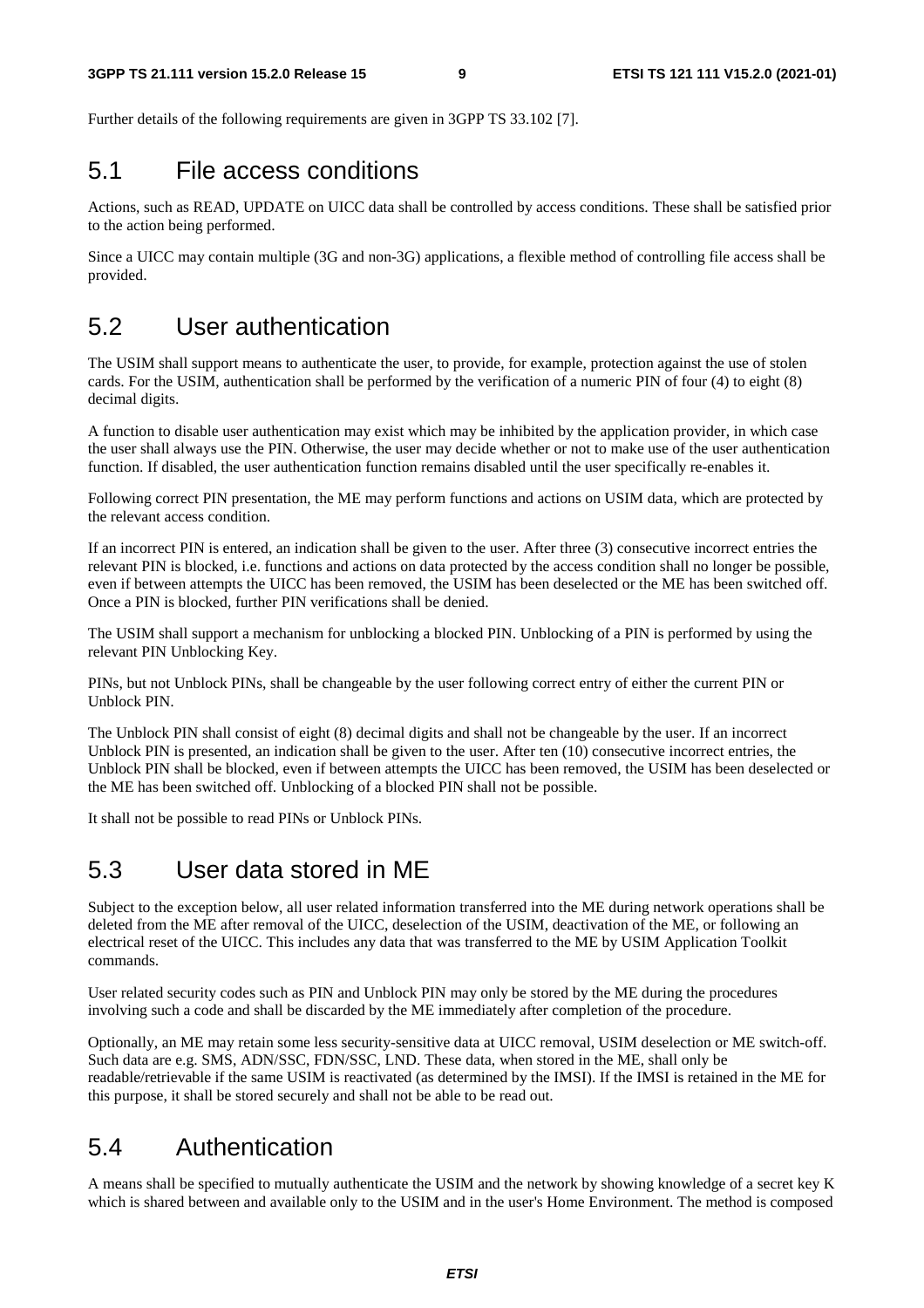of a challenge/response and key establishment protocol combined with a sequence number-based one-pass protocol for network authentication.

# 5.5 Data integrity of signalling elements

Some signalling information elements are considered sensitive and must be integrity protected. An integrity function shall be applied on certain signalling information elements transmitted between the ME and the network.

The 3GPP Integrity Algorithm (UIA) is used with an Integrity Key (IK) to compute a message authentication code for a given message. The setting of IK is triggered by the authentication procedure. IK shall be stored on the USIM.

# 5.6 User identity confidentiality

A mechanism shall be specified to provide user identity confidentiality by means of a temporary identity.

# 5.7 Length of security parameters

In order to allow for enhancements of the security level in 3G, the following requirements shall be covered:

- all security-related parameters for 3G shall be accompanied by a length indicator;
- the USIM shall support variable-length security parameters.

If the USIM supports the GSM security mechanisms in addition to 3G security, fixed length security parameters according to 3GPP TS 51.011 [8] shall be supported in addition.

# 6 Logical issues

# 6.1 Application selection

In a multiapplication environment, a flexible application selection method is required. The application identifier defined in ETSI TS 101 220 [5] should be used for application selection. Direct application selection, including selection by partial DF name and the EF<sub>DIR</sub> concept of ISO/IEC 7816-4 [12] shall be followed. In particular, a mechanism for the ME and the UICC shall be specified in order to allow the user, when the ME is in idle mode, to select and activate one application amongst those which are available and supported by the ME (this will permit the user to choose, for instance, between 2 different USIM applications). At switch on, the last active USIM shall be automatically selected. The last active USIM shall be stored on the UICC. By default if there is no last active USIM defined in the UICC, the user shall be able to select the active USIM amongst those available on the UICC.

# 6.2 Simultaneous access

A mechanism shall be specified for simultaneous access to several files or applications.

# 7 Service Requirements

# 7.1 Void

### 7.2 Data transfer

A mechanism allowing highly secure transfer of applications and/or associated data to/from the UICC/USIM shall be specified in line with the requirements in 3GPP TS 22.101 [2]. This requires a secure transfer mechanism.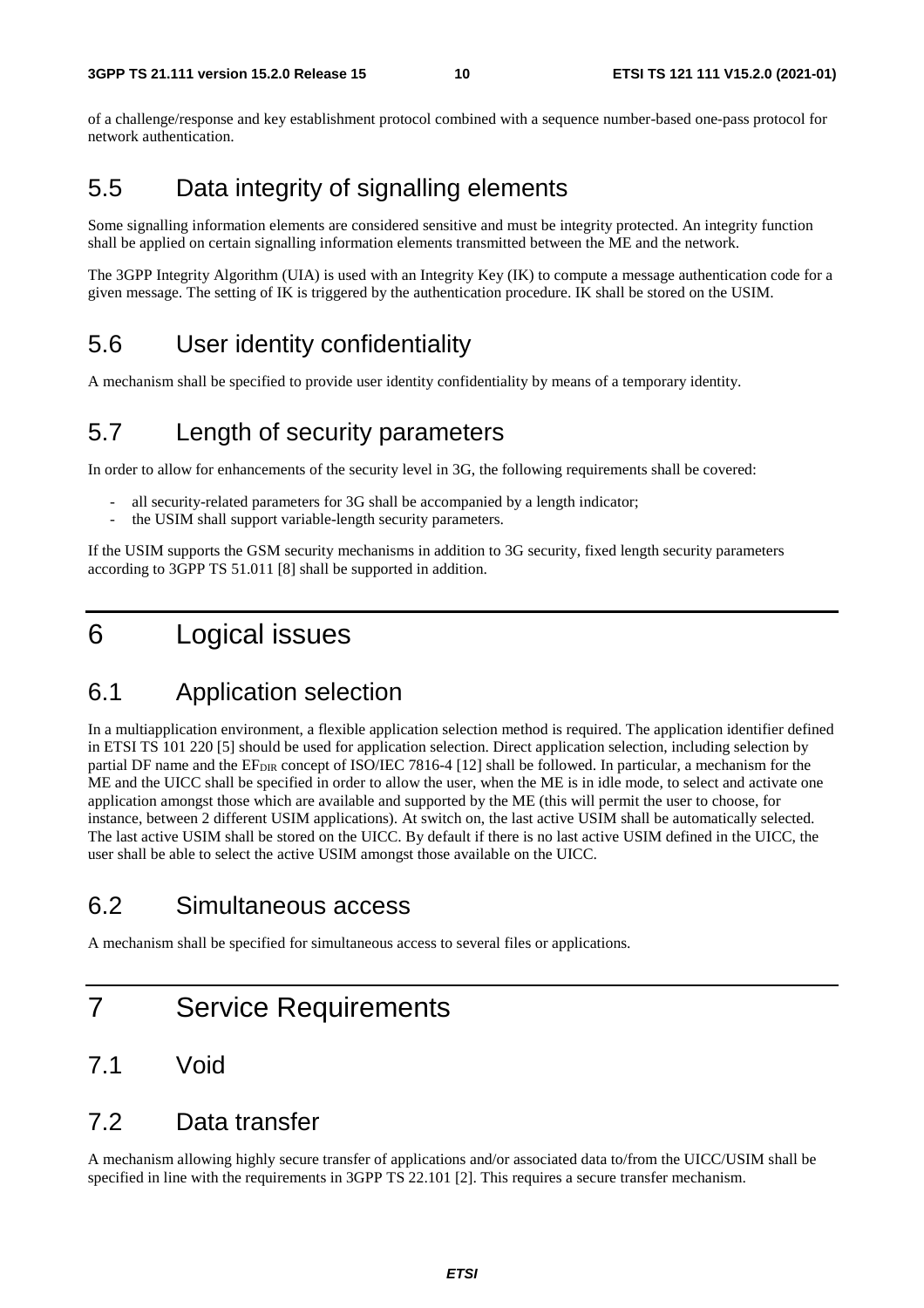# 7.3 Application execution environment

An application execution environment may exist on the UICC/USIM which includes functionality defined in 3GPP TS 31.111 [6].

# 7.4 Profile exchange

A mechanism for the ME, the USIM and the network to exchange service capabilities shall be specified. The following exchange of service capabilities may occur:

- ME services capabilities may be provided to the USIM/UICC;
- USIM/UICC services capabilities may be provided to the ME (and thus potentially to the network);
- network services capabilities may be provided to the USIM/UICC via the ME.

# 7.5 Version identification

A means for identification of the version of the USIM shall be provided.

8 Physical Characteristics

The physical characteristics shall be in accordance with the specifications in 3GPP TS 31.101 [3].

- 8.1 Void
- 8.2 Void

# 9 Electrical characteristics and transmission protocols

Electronic signals and transmission protocols shall be in accordance with the specifications in 3GPP TS 31.101 [3].

The electrical specifications shall at least cover the 1.8V and 3V voltage ranges as specified in 3GPP TS 31.101 [3]. Lower voltages may be added in the future. 3G terminals shall not support 5V on the ME-UICC interface. Both ME and UICC shall support operational class indication as defined in ISO/IEC 7816-3 [11].

UICC shall support at least two voltage classes unless it has a non removable form factor. ME shall support at least two voltage classes, unless it contains a non-removable UICC or unless it supports any of the following, or a combination of: NB-IoT, GERAN EC-GSM-IoT, Category M1 of E-UTRAN enhanced-MTC and Category 1bis as specified in 3GPP TS 36.306 [14].

An ME supporting NG-RAN shall support at least one voltage class, and may support two voltage classes.

NOTE1: If a new voltage class is added in 3GPP TS 31.101 [3], the ME supporting NG-RAN will be required to also support an existing voltage class.

Both UICC and ME shall support PPS as defined in ISO/IEC 7816-3 [11] with at least the values defined in 3GPP TS 31.101 [3].

The ME shall have the capabilities of initiating a warm reset as defined in ISO/IEC 7816-3 [11]. The UICC shall support warm reset as defined in ISO/IEC 7816-3 [11].

NOTE2: The warm reset is used during a session when there is a need to restart the USIM due to internal modifications of data caused by user actions or network data downloading.

The UICC may indicate in the ATR to the warm reset that the specific mode is entered automatically, using the parameters that were used prior to the warm reset. In case of a cold reset, the UICC shall enter the negotiable mode.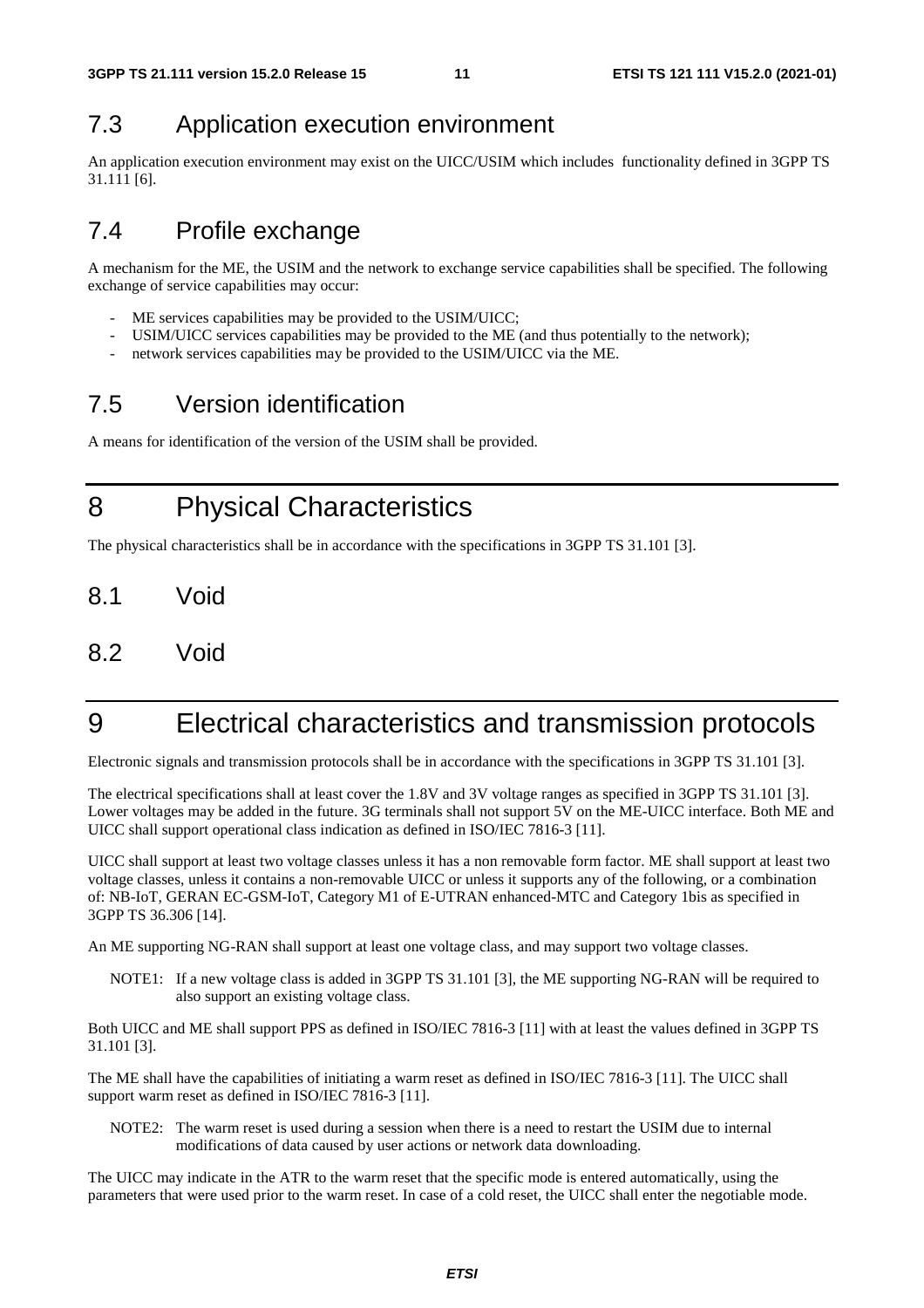In addition to the T=0 protocol which is mandatory for the UICC and the ME, the T=1 protocol shall be mandatory for the ME. It is optional for the UICC.

The speed enhancement as specified in 3GPP TS 31.101 [3] shall be supported by both the ME and the UICC.

### 9.1 Void

# 10 Contents of the Elementary Files

### 10.1 USIM information storage requirements

The USIM shall contain information elements for 3G network operations. The USIM may contain information elements related to the subscriber, 3G services and home environment or service provider related information.

The UICC shall provide storage capability for the following:

- UICC related information:
	- IC card identification: a number uniquely identifying the UICC and the card issuer;
	- Preferred language(s);
	- Directory of applications.
	- USIM related information:
		- Administrative information: indicates mode of operation of the USIM, e.g. normal, type approval;
		- USIM service table: indicates which optional services are provided by the USIM;
		- IMSI;
		- Language indication;
		- Location information;
		- Cipher key (Kc) and cipher key sequence number;
		- Access control class(es);
		- Forbidden PLMNs;
		- Ciphering Key for GPRS:
		- GPRS location information:
		- Cell Broadcast related information;
		- Emergency call codes;
		- Phone numbers (ADN, FDN, SDN);
		- Short messages and related parameters;
		- Capability and Configuration parameters;
		- Higher Priority PLMN search period;
		- list of carrier frequencies to be used for cell selection.
	- Information accessible to the USIM and other applications:
		- ADN.

In addition, the USIM shall manage and provide storage for the following information in accordance with the security requirements of clause 5:

- PIN;
- PIN enabled/disabled indicator;
- PIN error counter:
- Unblock PIN;
- Unblock PIN error counter;
- Data integrity keys;
- Subscriber authentication keys.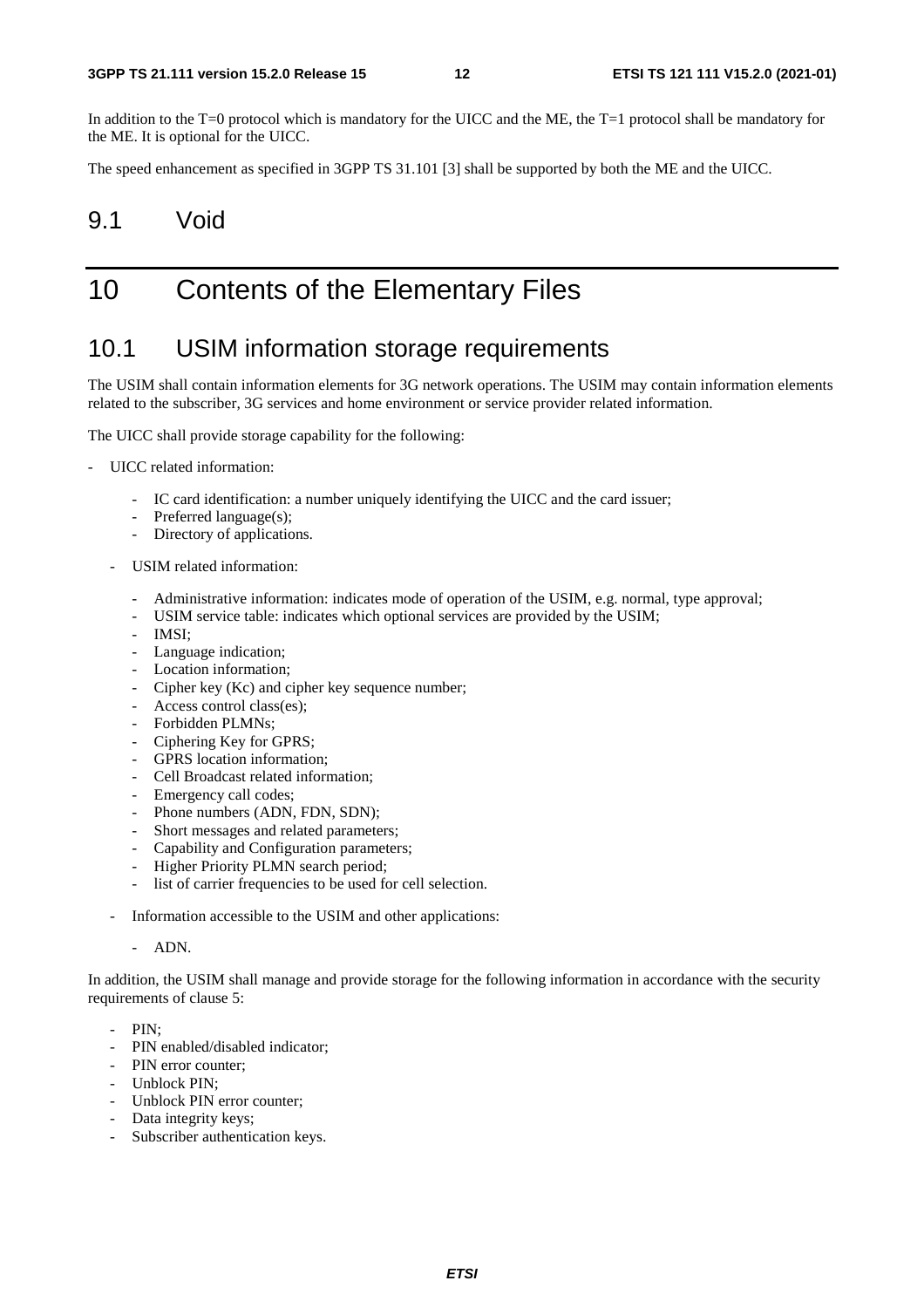## 10.2 Phone Book

A Phone Book entry consists of a record in an ADN file and, optionally, additional records which are placed in different EFs. In the latter case, a mechanism shall be defined to link all records in the same Phone Book entry. These features shall be supported by the ME while their support by the UICC is optional.

#### 10.2.1 Support of two name fields per entry

The support of two name fields per entry shall be specified to allow, for example, for two different representations of the same name (for example, in Japanese characters and in Latin characters).

#### 10.2.2 Support of multiple phone numbers per entry

The support of multiple phone numbers per entry shall be specified, for example, office, home, fax, mobile or pager. In addition to that, information for identifying those attributes are needed.

#### 10.2.3 Support of email address

The support of email addresses linked to Phone Book entries shall be specified. In addition to that, information for identifying these addresses is needed.

#### 10.2.4 Support of user definable groupings

The specification shall support the grouping of Phone Book entries into groups defined by the user, for example, business and private.

#### 10.2.5 Support of hidden entries

The specification shall support means of marking Phone Book entries as "hidden".

#### 10.2.6 Number of entries

The specification shall support storage of at least 500 entries.

#### 10.2.7 Void

# 10.3 Storage of call details

The specification shall support provision of storage for call detail information. The call detail information consists of the following attributes:

mobile terminated calls:

 calling party number, date and time, calling party's name and status of call (i.e. answered or missed), duration;

mobile originated calls:

called party number, date and time, called party's name and duration;

- accumulated duration of preceding calls, separately for mobile originated and mobile terminated calls.

Call detail attributes are optional. A value to mark them as "undefined" shall be available.

NOTE 1: The calling/called party's name may be available from the Phone Book.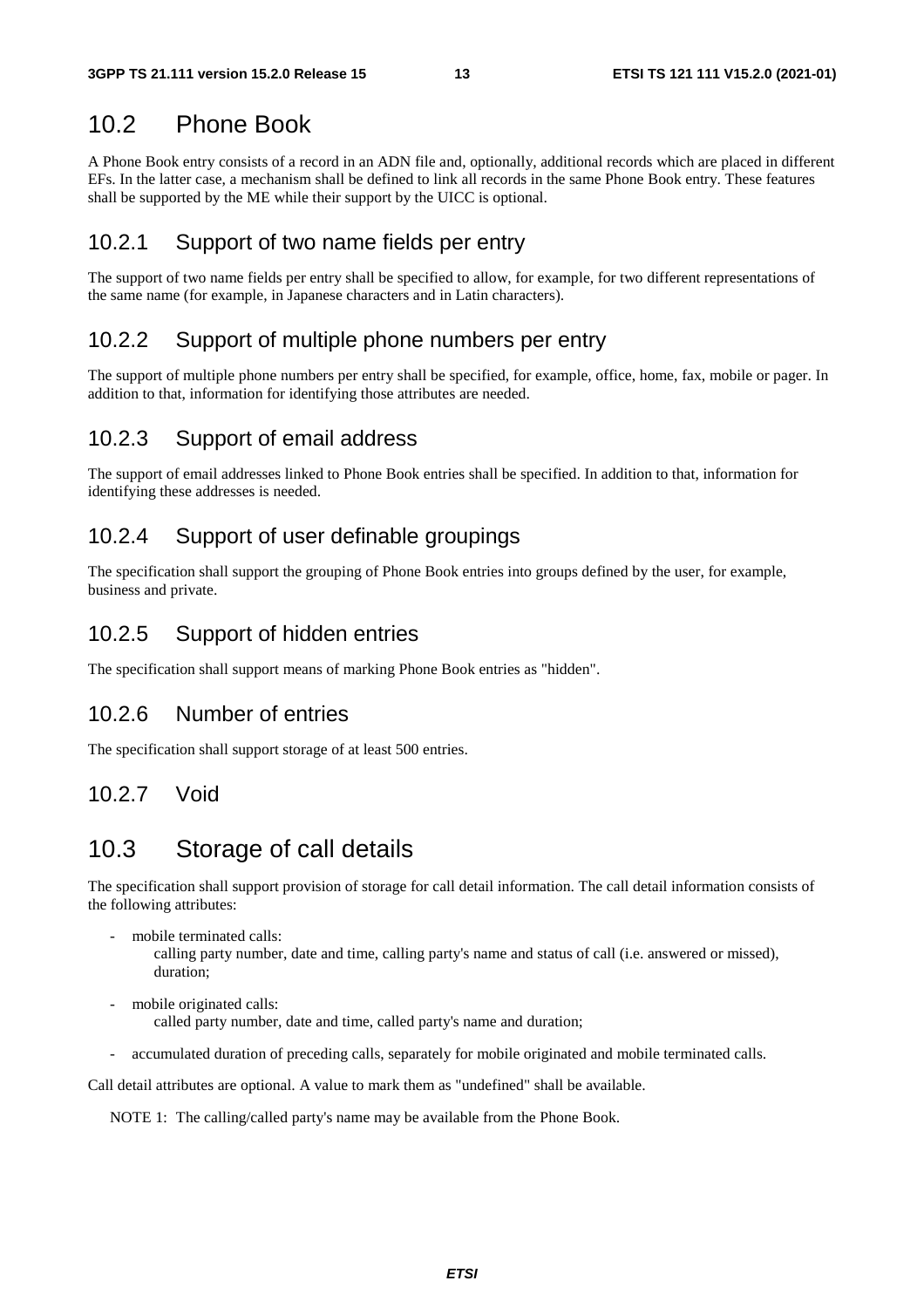### 10.4 Void

# 11 3G/GSM interworking

### 11.1 Void

# 11.2 3G subscribers in a GSM network

3GPP TS 22.101 [2] requires that UMTS shall provide some mechanisms which permit UMTS subscribers to roam easily onto pre-UMTS systems and access the services.

Thus, the specification shall allow the UICC to be used with a dual mode (GSM/ 3G) ME and a GSM ME for the provision of GSM service.

# 12 Contact Manager

# 12.1 General

The Contact Manager provides an interface for the management of contact information including rich content without any structural limitations.

There shall be a mechanism for the ME to detect that the UICC containing the Contact Manager has changed. This mechanism may be used by the ME to ask the user whether synchronization of data between the ME and the UICC Contact Manager should occur.

This clause defines the functional requirements of the Contact Manager. An ME and a 3GPP application supporting the Contact Manager shall comply with all these requirements.

### 12.2 Security requirements

The Contact Manager may contain personal information. It shall be possible to restrict the access to this information to authorized users or entities (e.g. by binding the access to the verification of the USIM PIN).

### 12.4.3 Interworking with the 3G Phone Book

In case both the ME and the 3GPP application support both the 3G Phone Book (i.e. as defined in clause 10.2 of the present document) and the Contact Manager the Contact Manager shall be used. There shall be a mechanism for the 3GPP application to indicate the support of the Contact Manager.

### 12.4.4 Content description

#### 12.4.4.1 Number of contacts

The Contact Manager specification shall not unreasonably restrict the number of contacts.

#### 12.4.4.2 Contact structure

The Contact Manager shall consist of contacts, which are made up of various fields (e.g. phone number, name, photo). A filtering mechanism according to OMA DS Field Filtering shall be supported.

It shall be possible to have several instances of a field in a contact when appropriate (e.g. a contact may have two fax numbers).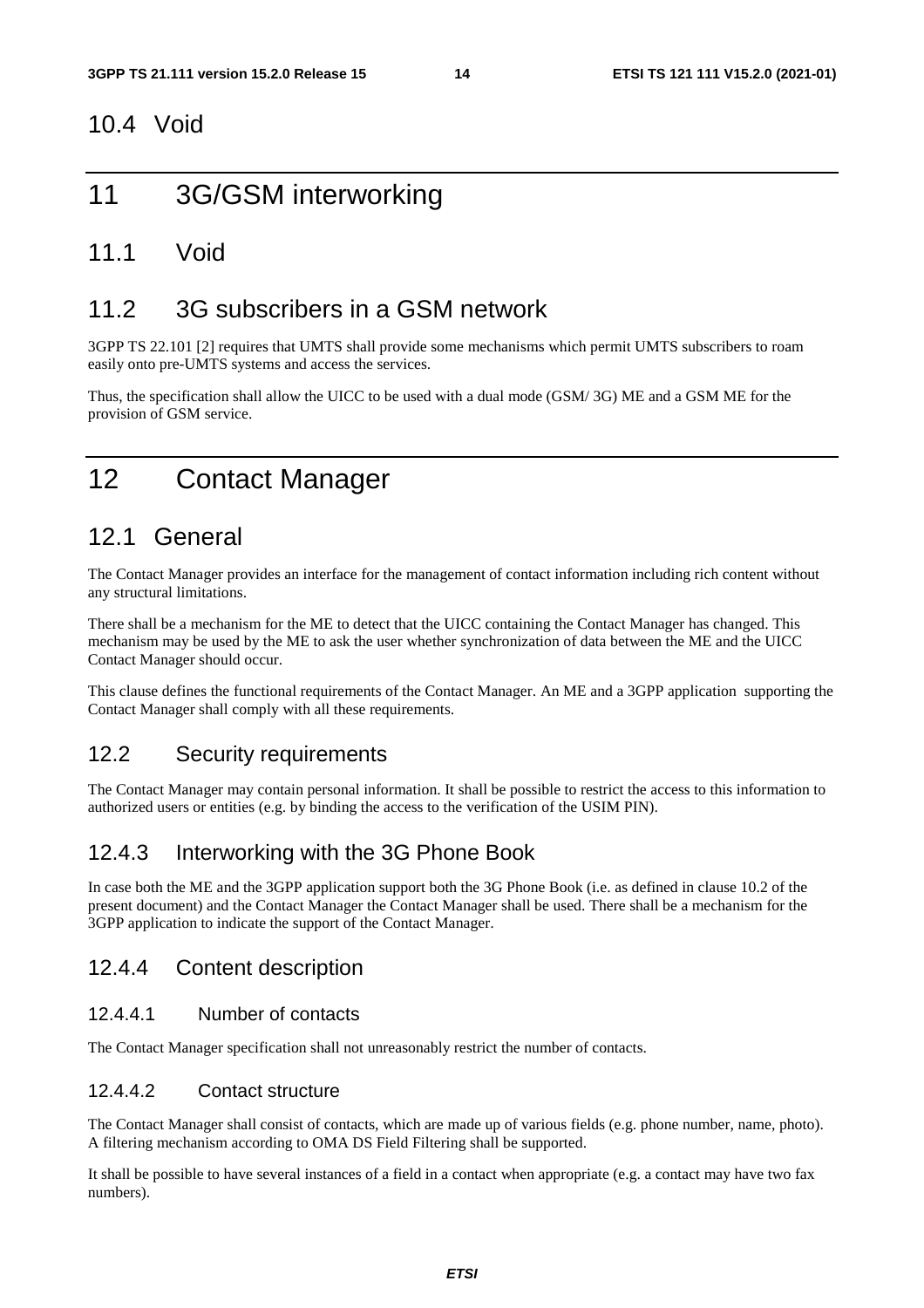An extensible coding scheme shall be defined which allows to describe a contact including all its fields. An existing scheme (e.g. "vcard") shall be used, if appropriate.

A minimum set of field types recognised by the 3GPP application and the ME shall be defined (e.g. name, phone number, URL, Email address, address, sound, pictures, notes).

It shall be possible to store and associate multimedia information (stored on the 3GPP application) with a contact (e.g. photo, logo, video, ring tone, voice tag).

It shall be possible to associate an icon or a label to each contact field type (e.g. associate an icon representing a phone to the number field. "Home address" could be configured as the label of the "mailing address" field type).

It shall be possible to configure the structure and the display order of the contact fields (e.g. first name then Instant Messaging address then number, etc) depending on ME capabilities.

#### 12.4.4.3 Group management

It shall be possible to define new groups (e.g. My Tennis Club).

It shall be possible to pre-define groups (e.g. Friend, Work, Family and VIP).

It shall be possible to store and associate multimedia information (stored on the 3GPP application) with a group (e.g. photo, logo, video, ring tone, icon).

It shall be possible to bind contacts to one or several groups.

#### 12.4.4.4 User Action Management

It shall be possible to configure a list of possible actions that could be proposed to the user when the contact is selected (e.g. Launch Browser, Send SMS, Send MMS, Instant messaging, Make a voice over IP call, Make a video call, Make a conference call, Game player, Send Email).

#### 12.4.5 Interface capabilities description

An external and an internal interface to the Contact Manager shall be defined.

The external interface between the Contact Manager and a UICC external entity, i.e. the ME, shall rely on a transport protocol layer that is independent of the physical interface (i.e. the ISO interface and the new high-speed interface). This is to allow the definition of one solution that can use either the existing ISO interface or the new high-speed interface. The external interface definition shall also ease interfacing the PC applications with the Contact Manager.

Both the ME and the UICC shall be capable of initiating contact information synchronization based on a configurable policy.The internal interface allows other UICC resident applications to access the Contact Manager e.g. through a dedicated API. This enables the creation of additional services utilizing the Contact Manager data and properties. There shall be a mechanism for the user to allow or prevent remote access to the Contact Manager.

The external and internal interface shall provide means to:

- identify Contact Manager capabilities
- perform the following operations on a contact or a group: create, retrieve, modify, delete, search

In addition the internal interface shall provide mechanisms to:

- register/deregister an UICC resident application to the Contact Manager.
- allow a resident UICC application to access Contact Manager data and properties based on user permission.

- allow the Contact Manager to notify events to registered UICC application and to pass event related information when applicable. Events notifying the applications shall include:

- contact information is modified locally
- contact information is modified remotely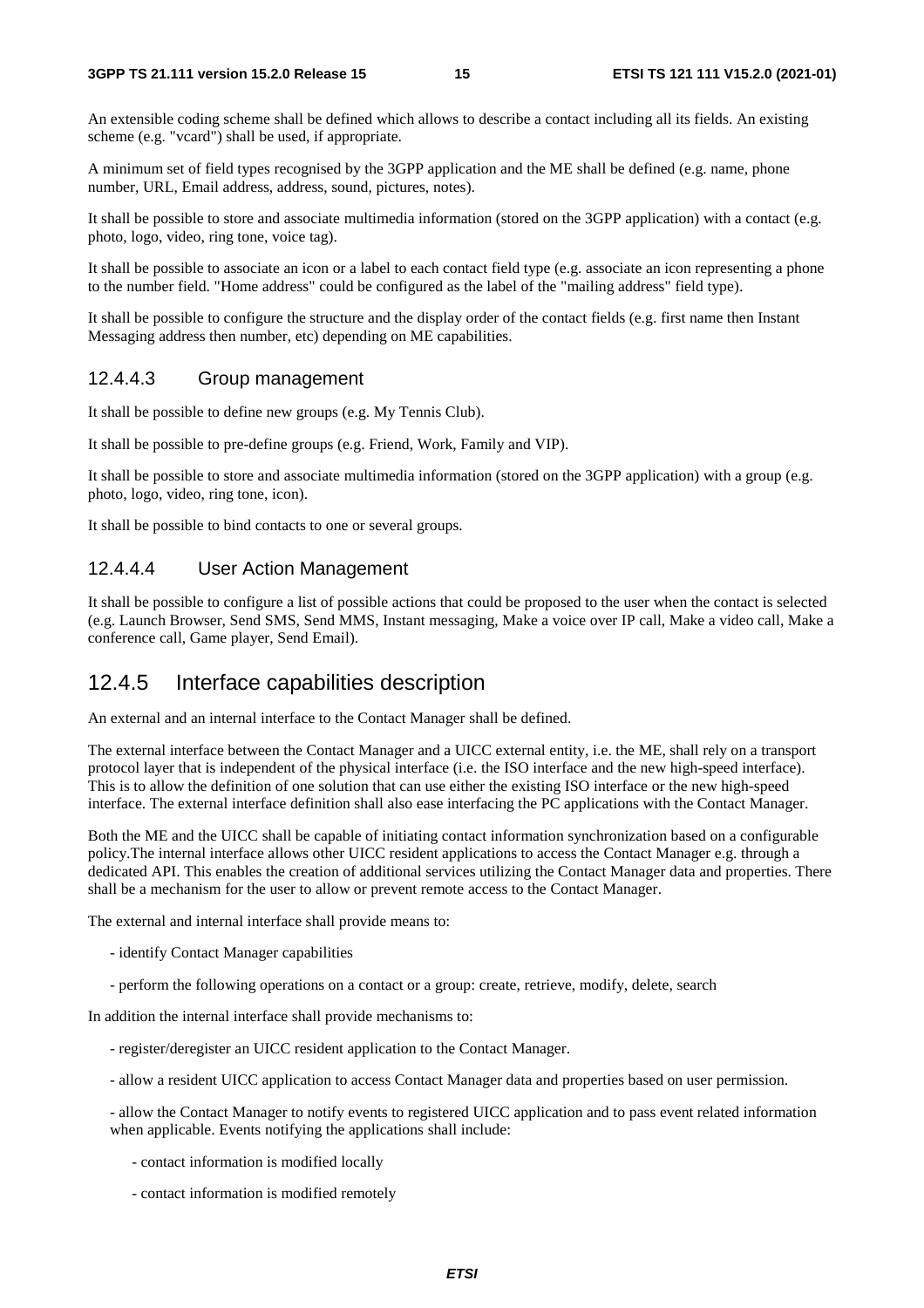- change of contact manager configuration

### 12.4.6 Efficient browsing and searching

The Contact Manager interfaces should allow efficient searching and browsing of the contacts (i.e. the user experience browsing the Contact Manager should be acceptable).

### 12.4.7 Associated services

#### 12.4.7.1 Memory management

It shall be possible to determine the number of stored contacts and the amount of the available and used Contact Manager memory.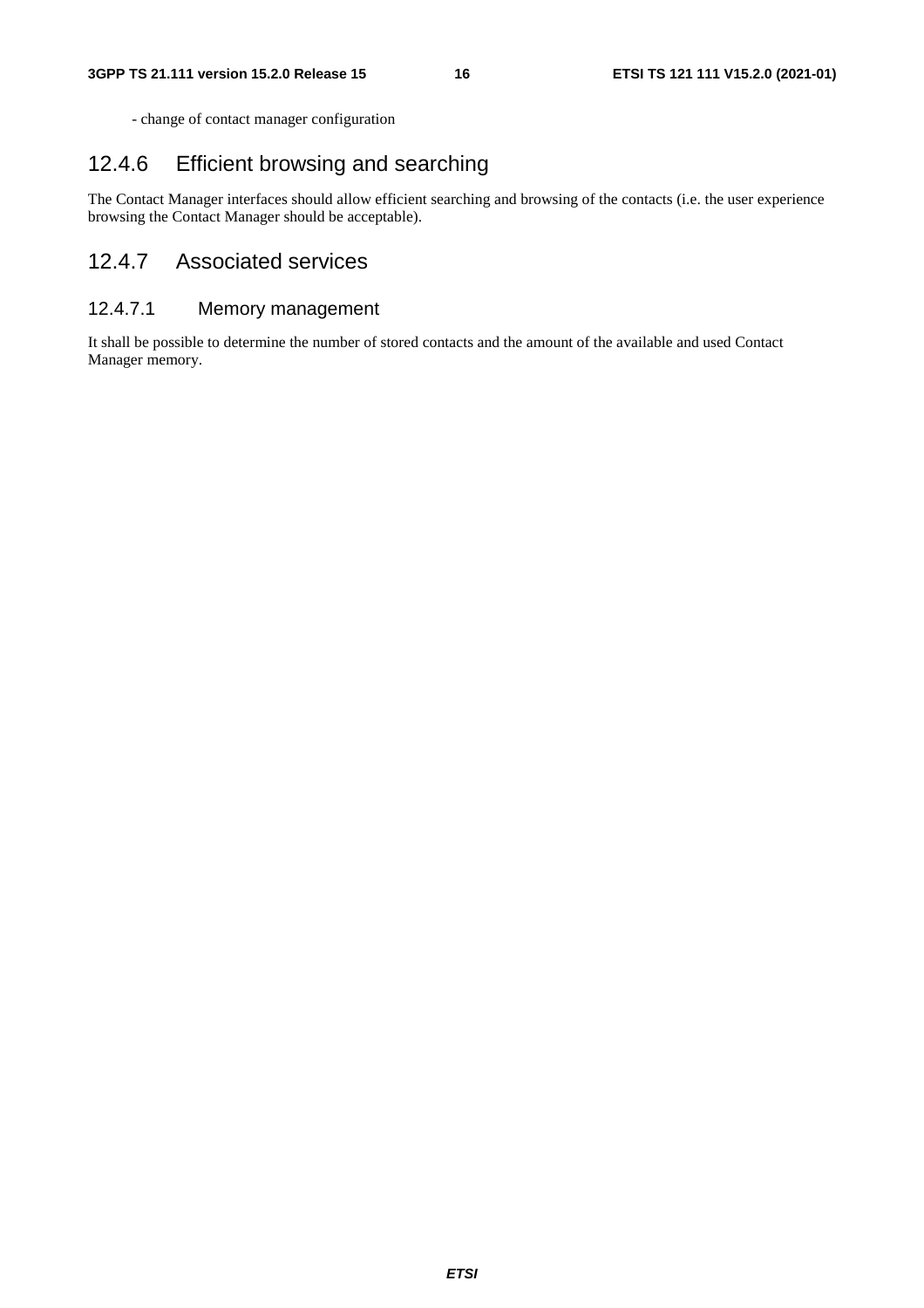# Annex A (informative): Change history

The table below indicates all change requests that have been incorporated into the present document since it was initially approved by 3GPP TSG T and subsequently 3GPP TSG CT.

| <b>Date</b> | TSG#         | <b>TSG Doc.</b> | <b>CR</b>                | Rev            | Cat            | Subject/Comment                                                    | <b>New</b> |
|-------------|--------------|-----------------|--------------------------|----------------|----------------|--------------------------------------------------------------------|------------|
| 1999-06     | TP-03        | TP-99085        |                          |                |                | Draft specification first approved at TSG-T #3                     | 3.0.0      |
| 1999-12     | <b>TP-06</b> | TP-99255        | 001                      |                | D              | References to new specifications and editorial changes             | 3.0.1      |
| 2000-04     | <b>TP-07</b> | TP-000017       | 002                      |                | F              | Location of the UIA (3GPP integrity algorithm) aligned with 33.102 | 3.1.0      |
| 2000-07     | <b>TP-08</b> | TP-000097       | $\overline{003}$         |                | F              | Clarification of USIM application selection                        | 3.2.0      |
|             |              | TP-000097       | 004                      |                | F              | Alignment with 33.102: removal of Enhanced User Identity           |            |
|             |              |                 |                          |                |                | Confidentiality (EUIC) from R99                                    |            |
| 2000-10     | TP-09        | TP-000150       | 005                      |                | F              | Partial AID selection requirements                                 | 3.3.0      |
| 2001-03     | <b>TP-11</b> | $\mathbf{r}$    | $\blacksquare$           |                |                | Issued as version 4.0.0 in order to create a complete set of       | 4.0.0      |
|             |              |                 |                          |                |                | specifications for release 4. The contents of version 4.0.0 are    |            |
|             |              |                 |                          |                |                | identical to the contents of version 3.3.0                         |            |
| 2002-06     | $TP-16$      | $\blacksquare$  | $\blacksquare$           |                |                | Issued as version 5.0.0 in order to create a complete set of       | 5.0.0      |
|             |              |                 |                          |                |                | specifications for release 5. The contents of version 5.0.0 are    |            |
|             |              |                 |                          |                |                | identical to the contents of version 4.0.0                         |            |
| 2002-09     | <b>TP-17</b> | TP-020208       | 009                      |                | Α              | Clarification on the use of the USIM and the SIM                   | 5.1.0      |
| 2004-03     | <b>TP-23</b> | TP-040023       | 010                      |                | $\mathsf{C}$   | Update with respect to the third form factor and removal of an     | 6.0.0      |
|             |              |                 |                          |                |                | unused reference                                                   |            |
| 2004-06     | $TP-24$      | TP-040100       | 011                      |                | D              | Release 6 alignment                                                | 6.1.0      |
| 2005-06     | CT-28        | CP-050136       | 015                      |                | Α              | ISO/IEC 7816-Series Revision                                       | 6.2.0      |
| 2006-05     | CT-32        | CP-060349       | 0017                     | 1              | F              | Review of TS 21.111, USIM and IC Card Requirements                 | 6.3.0      |
| 2006-09     | CT-33        | action item     | $\overline{\phantom{a}}$ |                |                | MCC to raise spec to Rel-7                                         | 7.0.0      |
| 2007-03     | $CT-35$      | CP-070070       | 0019                     | $\overline{2}$ | B              | Requirements for the Enhanced USIM phonebook                       | 8.0.0      |
| 2007-10     |              |                 |                          |                |                | Editorial correction to cover page                                 | 8.0.1      |
| 2007-12     | CT-38        | CP-070839       | 0020                     | 2              | <sub>B</sub>   | Completion of the requirements for the Enhanced USIM phonebook     | 8.1.0      |
|             |              |                 |                          |                |                | Renaming of the feature to Contact Manager.                        |            |
|             |              |                 |                          |                |                | Contact Manager moved to a dedicated clause                        |            |
| 2008-05     | CT-40        | CP-080384       | 0023                     | $\mathbf{2}$   | F              | Update and correct references and pointers to references           | 8.2.0      |
| 2009-12     | $CT-46$      | CP-091042       | 0025                     | $\overline{2}$ | F              | References update                                                  | 8.3.0      |
| 2009-12     | CT-46        | $\mathbf{r}$    | ä,                       | $\mathbf{r}$   | $\mathbf{r}$   | Upgrade of the specification to Rel-9                              | 9.0.0      |
| 2011-03     | SP-51        | $\blacksquare$  | $\blacksquare$           |                |                | Upgrade of the specification to Rel-10                             | 10.0.0     |
| 2012-09     | SP-57        |                 |                          |                |                | Upgrade of the specification to Rel-11                             | 11.0.0     |
| 2012-10     |              | ÷.              | $\blacksquare$           | $\mathbf{r}$   | $\blacksquare$ | Remove hidden text                                                 | 11.0.1     |
| 2014-10     | SP-65        | $\blacksquare$  | $\blacksquare$           | $\blacksquare$ | $\mathbf{r}$   | Upgrade of the specification to Rel-12                             | 12.0.0     |
| 2015-12     |              |                 |                          |                |                | Upgrade to Rel-13                                                  | 13.0.0     |
| 2016-12     | CT-74        | CP-160789       | 0027                     | 1              | B              | Usage of non-removable UICC                                        | 14.0.0     |
| 2017-09     | CT-77        | CP-172064       | 0028                     | $\overline{2}$ | C              | Support for two voltage classes                                    | 14.1.0     |
| 2018-03     | CT-79        | CP-180130       | 0029                     | 1              | B              | Mandating only single voltage class support for MEs supporting NG- | 15.0.0     |
|             |              |                 |                          |                |                | RAN.                                                               |            |
| 2018-06     | $CT-80$      | CP-181158       | 0030                     | $\blacksquare$ | F              | Correction on implementation of CR0029                             | 15.1.0     |
| 2018-07     |              |                 |                          |                |                | Correction to logo, version and date on cover page                 | 15.1.1     |
| 2020-12     | CT#90e       | CP-203085 0032  |                          | $\mathbf{1}$   | $\mathsf{C}$   | Allowing single voltage class for MEs supporting Category 1bis     | 15.2.0     |